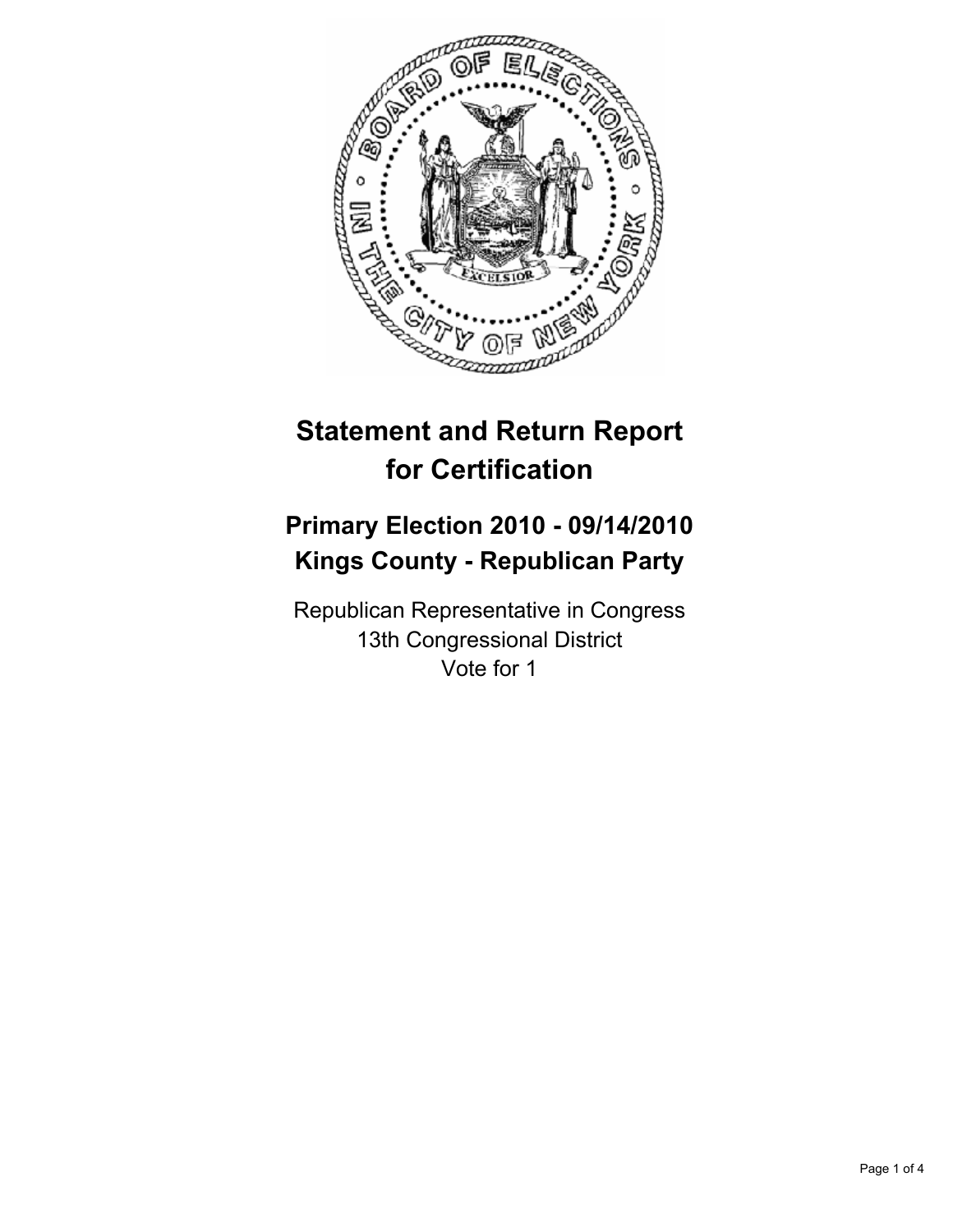

## **Assembly District 45**

| <b>PUBLIC COUNTER</b> | 35       |
|-----------------------|----------|
| <b>EMERGENCY</b>      | 0        |
| ABSENTEE/MILITARY     | 3        |
| <b>FEDERAL</b>        | $\Omega$ |
| AFFIDAVIT             | 0        |
| MICHAEL A ALLEGRETTI  | 15       |
| MICHAEL G GRIMM       | 21       |
| <b>Total Votes</b>    | 36       |

## **Assembly District 46**

| <b>PUBLIC COUNTER</b> | 780           |
|-----------------------|---------------|
| <b>EMERGENCY</b>      | 0             |
| ABSENTEE/MILITARY     | 50            |
| <b>FEDERAL</b>        | $\mathcal{P}$ |
| AFFIDAVIT             | 3             |
| MICHAEL A ALLEGRETTI  | 352           |
| MICHAEL G GRIMM       | 464           |
| <b>Total Votes</b>    | 816           |

#### **Assembly District 47**

| MICHAEL A ALLEGRETTI   | 210 |
|------------------------|-----|
| <b>MICHAEL G GRIMM</b> | 213 |
|                        |     |
| <b>AFFIDAVIT</b>       | 3   |
| <b>FEDERAL</b>         | 0   |
| ABSENTEE/MILITARY      | 21  |
| <b>EMERGENCY</b>       | 0   |
| PUBLIC COUNTER         | 415 |

#### **Assembly District 48**

| <b>Total Votes</b>   | 315 |
|----------------------|-----|
| MICHAEL G GRIMM      | 208 |
| MICHAEL A ALLEGRETTI | 107 |
| <b>AFFIDAVIT</b>     | 0   |
| <b>FEDERAL</b>       | 2   |
| ABSENTEE/MILITARY    | 16  |
| <b>EMERGENCY</b>     | 0   |
| PUBLIC COUNTER       | 305 |

#### **Assembly District 49**

| <b>PUBLIC COUNTER</b> | 628 |
|-----------------------|-----|
| <b>EMERGENCY</b>      | 0   |
| ABSENTEE/MILITARY     | 28  |
| <b>FEDERAL</b>        |     |
| AFFIDAVIT             | 2   |
| MICHAEL A ALLEGRETTI  | 254 |
| MICHAEL G GRIMM       | 360 |
| <b>Total Votes</b>    | 614 |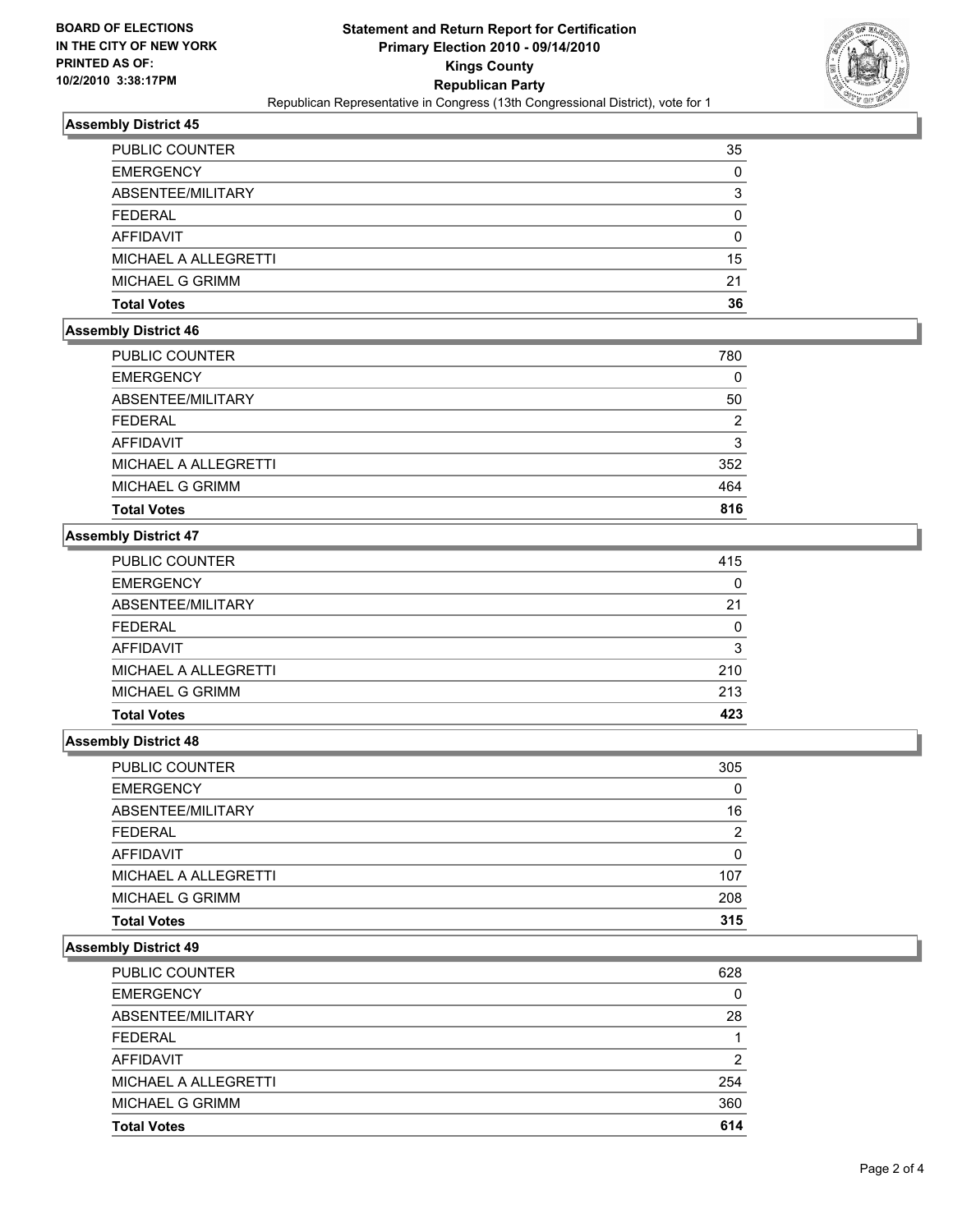

## **Assembly District 51**

| <b>Total Votes</b>    | 10 |
|-----------------------|----|
| MICHAEL G GRIMM       | 6  |
| MICHAEL A ALLEGRETTI  |    |
| AFFIDAVIT             | O  |
| <b>FEDERAL</b>        |    |
| ABSENTEE/MILITARY     | O  |
| <b>EMERGENCY</b>      | 0  |
| <b>PUBLIC COUNTER</b> | 10 |

#### **Assembly District 60**

| <b>PUBLIC COUNTER</b> | 831 |
|-----------------------|-----|
| <b>EMERGENCY</b>      | 0   |
| ABSENTEE/MILITARY     | 37  |
| <b>FEDERAL</b>        | 3   |
| AFFIDAVIT             | 6   |
| MICHAEL A ALLEGRETTI  | 425 |
| MICHAEL G GRIMM       | 431 |
| <b>Total Votes</b>    | 856 |